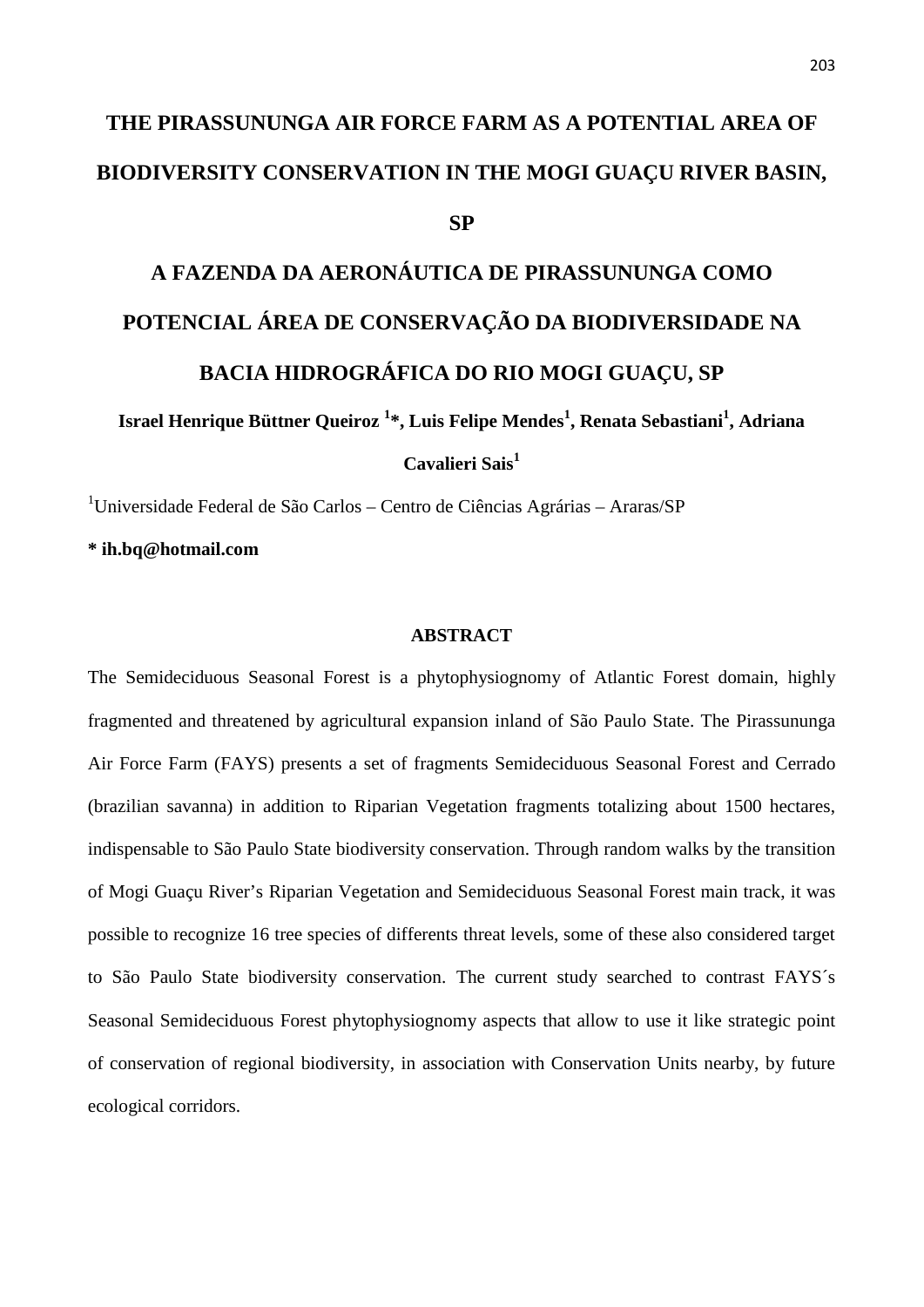**Keywords:** Conservation. Ecological Corridors. Riparian Vegetation. Semideciduous Seasonal Forest.

#### **RESUMO**

A Floresta Estacional Semidecidual é uma fitofisionomia do domínio Mata Atlântica, altamente fragmentada e ameaçada pela expansão agrícola no interior do Estado de São Paulo. A Fazenda da Aeronáutica de Pirassununga (FAYS) apresenta um conjunto de fragmentos de Floresta Estacional Semidecidual e Cerrado, além da Vegetação Ripária somando cerca de 1500 hectares, fundamentais para a conservação da biodiversidade no Estado de São Paulo. Por meio de caminhadas aleatórias pela trilha principal do fragmento de transição da Vegetação Ripária do Rio Mogi Guaçu e Floresta Estacional Semidecidual foi possível reconhecer 16 espécies arbóreas de diferentes níveis de ameaça, algumas destas também consideradas alvo para a conservação da biodiversidade no Estado de São Paulo. No presente estudo buscou-se destacar aspectos da fitofisionomia de Floresta Estacional Semidecidual da FAYS que permitam utilizá-la como ponto estratégico de conservação da biodiversidade da região, em associação com Unidades de Conservação próximas, através de futuros corredores ecológicos.

**Palavras-chaves:** Conservação. Corredores Ecológicos. Vegetação Ripária. Floresta Estacional Semidecidual.

The remaining vegetation in the São Paulo State is highly fragmented and about 80% of the fragments have less than 20 hectares (KRONKA et al., 2005; NALON; MATTOS; FRANCO, 2008). Of the 85,290 plant existing fragment in the São Paulo State, only 539 (0.5%) have an area of 500 hectares or more (NALON; MATTOS; FRANCO, 2008). The Semideciduous Seasonal Forest (Atlantic Forest domain) and the Cerrado (brazilian savanna) were the most devastated, both now exhibiting less than 10% of previously existent cover, besides being poorly represented in Conservation Units (DURIGAN et al., 2008). These remnants have their function of biodiversity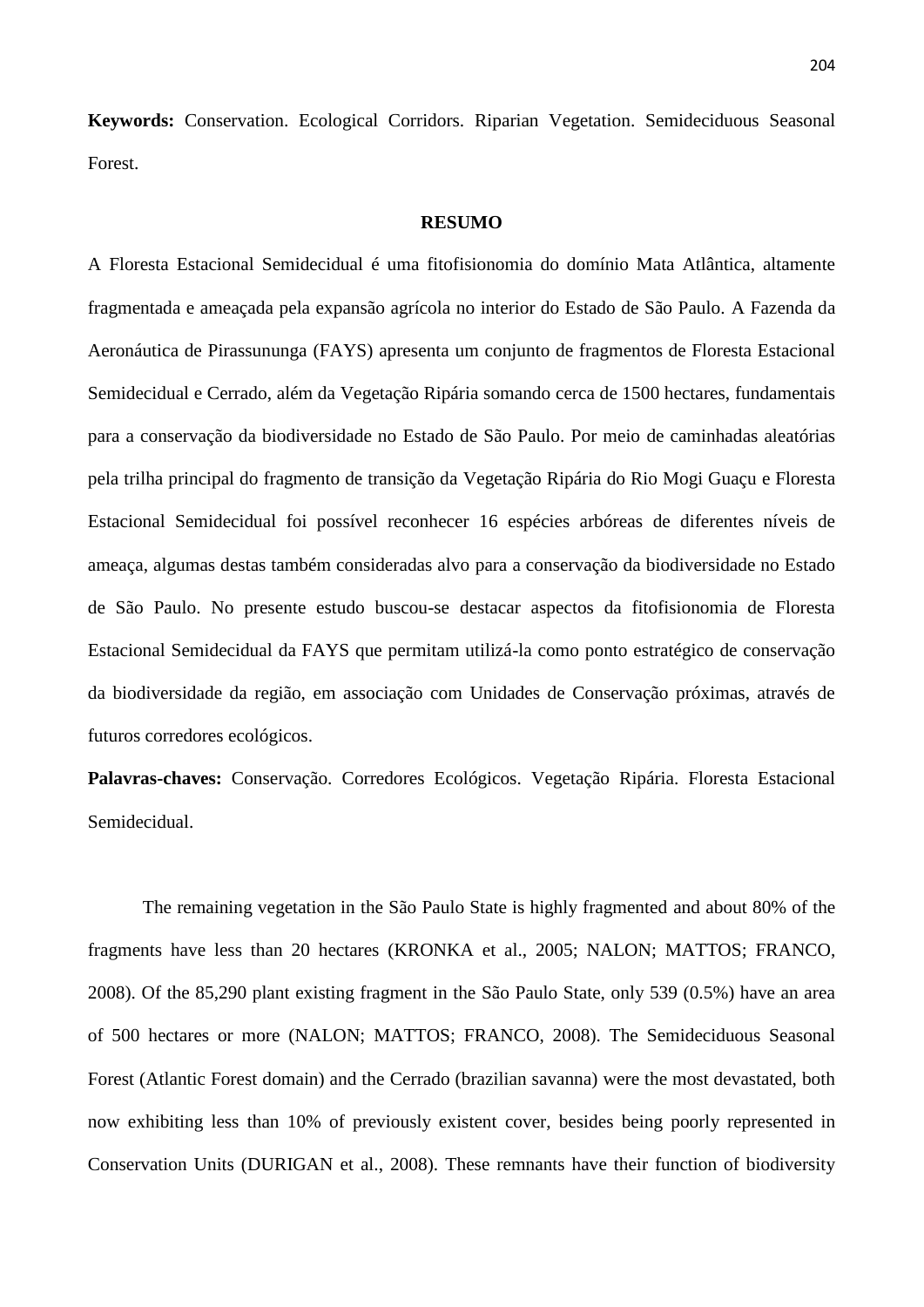205

conservation compromised due to fragmentation, urbanization and agricultural pressure (KRONKA et al., 2005; RODRIGUES; BONONI, 2008). Among the main actions proposed for the biodiversity conservation in the São Paulo State, are the creation of ecological corridors and the collection of biological data (METZGER et al., 2008).

The São Paulo State is divided in 22 Units of Water Resources Management of Hydrographic Basins (KRONKA et al., 2005). Among them contrast the Mogi Guaçu Basin Unit, where there are only 16 Conservation Units and other areas specially protected, of which two units are Environmental Protection Areas and only four Conservation Units with an area equal or greater than 1,500 hectares (XAVIER; BOLZANI; JORDÃO, 2008). There are nine Conservation Units managed by the (Instituto Florestal), four of them with more than 4,500 hectares, located in the municipalities of Mogi Guaçu (Estação Experimental de Mogi-Guaçu, Reserva Biológica de Mogi- Guaçu and Estação Ecológica de Mogi-Guaçu), Luís Antônio (Estação Experimental de Luis Antônio and Estação Ecológica do Jataí) and Santa Rita do Passa Quatro (Estação Experimental de Santa Rita do Passa Quatro and Parque Estadual de Vassununga) (KRONKA et al., 2005). All these Conservation Units are relatively near to the Pirassununga Air Force Farm (FAYS), which in turn can be connected to one or more of these Conservation Units though of ecological corridors.

In the São Paulo State, there are still many vegetation fragments that are not yet under the protection of Conservation Units (METZGER et al., 2008; XAVIER; BOLZANI; JORDÃO, 2008). Conservation Units are areas of special relevance to environmental conservation, playing a highly significant role in maintaining biodiversity (XAVIER; BOLZANI; JORDÃO, 2008), but there are other possibilities. In a study carried out in the region of BR163 in the state of Pará, 39.1% of the studied area consists of protected areas, of which 12.8% are Conservation Units, 19.6% are indigenous territories and 6, 7% are military areas belonging to the Ministry of Aeronautics; thus, about half of all this protected area does not constitute Conservation Units (FURTADO; MONTEIRO, 2006). There are possibilities of connecting some Conservation Units and other forest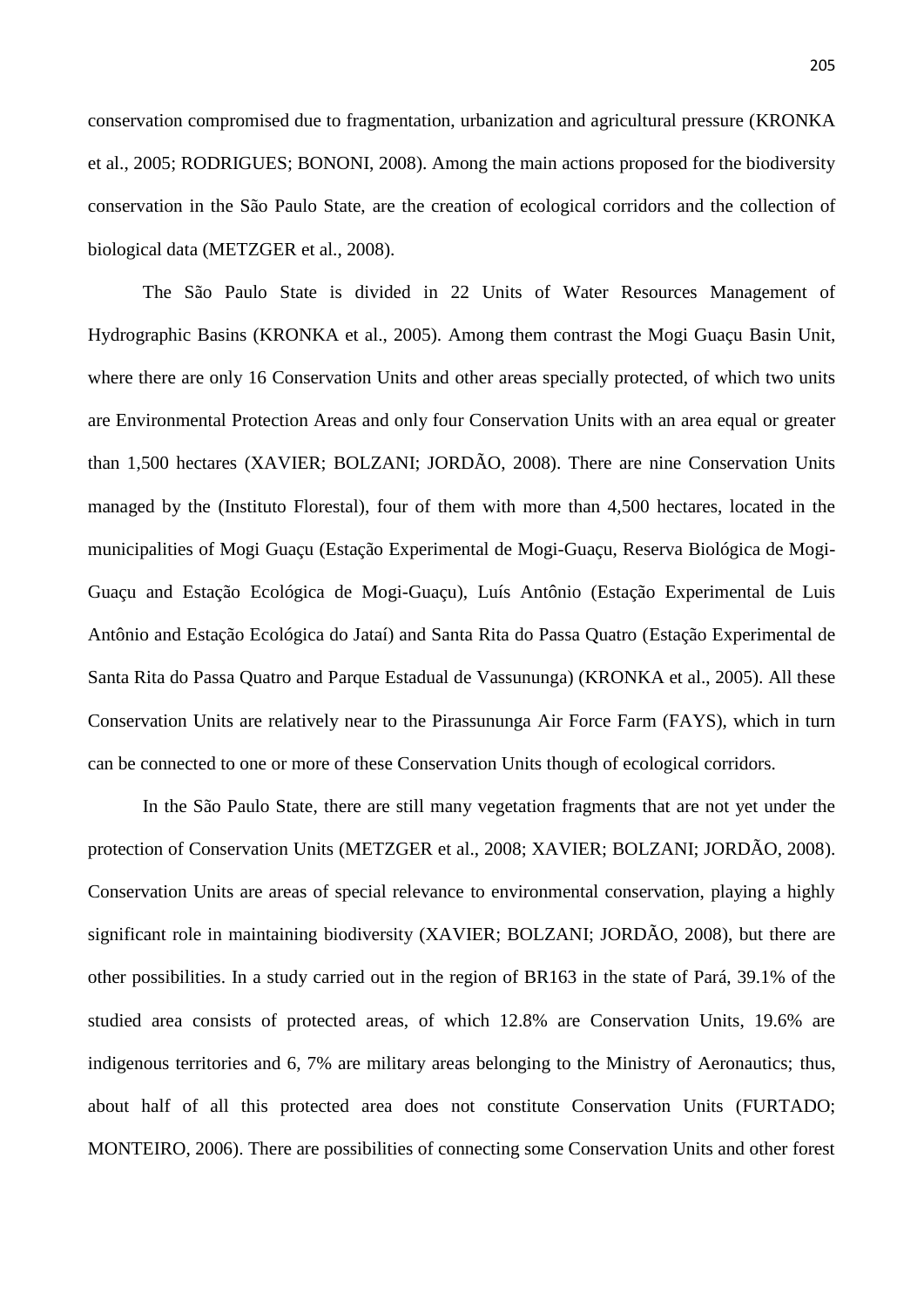fragments, incorporating new frontiers, with the insertion of significant holding areas with high potential for conservation (XAVIER; BOLZANI; JORDÃO, 2008).

The FAYS has a total area of 6,502 hectares, with approximately 3,500 hectares occupied by agricultural activities, such as cultivation and processing of sugarcane, corn, soybeans, rice, beans, coffee and animal farming. It is important for the biodiversity conservation, because presents about 1,500 hectares that comprise Semideciduous Seasonal Forest fragmented areas associated to the Mogi Guaçu River Riparian Vegetation and Cerrado (brazilian savanna) formations (ZANDONADI et al., 2015). Riparian Vegetation acts on water quality, prevention of erosion and silting of the river bank, regulation of nutrients and sediment inputs and the incidence of solar radiation, contributing to the thermal stabilization of water (CARDOSO-LEITE et al., 2004).

Although not constituting a Conservation Unit, the FAYS is an area containing large and well protected forest fragments. Thus, based on the tree species present in the transition area between Riparian Vegetation and Semideciduous Seasonal Forest, the aim of this study was recognize the importance of forest fragments of FAYS for future connection with others protected areas by ecological corridors, contributing to the conservation of biodiversity in the Mogi Guaçu River Basin.

During the year 2016 were performed random walks by the transition of Mogi Guaçu River's Riparian Vegetation and Semideciduous Seasonal Forest main track. It was collected vouchers of tree species in vegetative or reproductive stage, the latter deposited in the Herbarium of (Universidade Federal de São Carlos), *campus* Araras.

The transition area of Semideciduous Seasonal Forest and Riparian Vegetation in FAYS occurs at a lower altitude portion and the better preserved areas of Semideciduous Seasonal Forest are in higher altitude areas (Figure 1).

**Figure 1.** Map of the main continuous Semideciduous Seasonal Forest fragment to the Riparian Vegetation of the Mogi Guaçu River. The area delimited in red corresponds to the border of the fragment; the area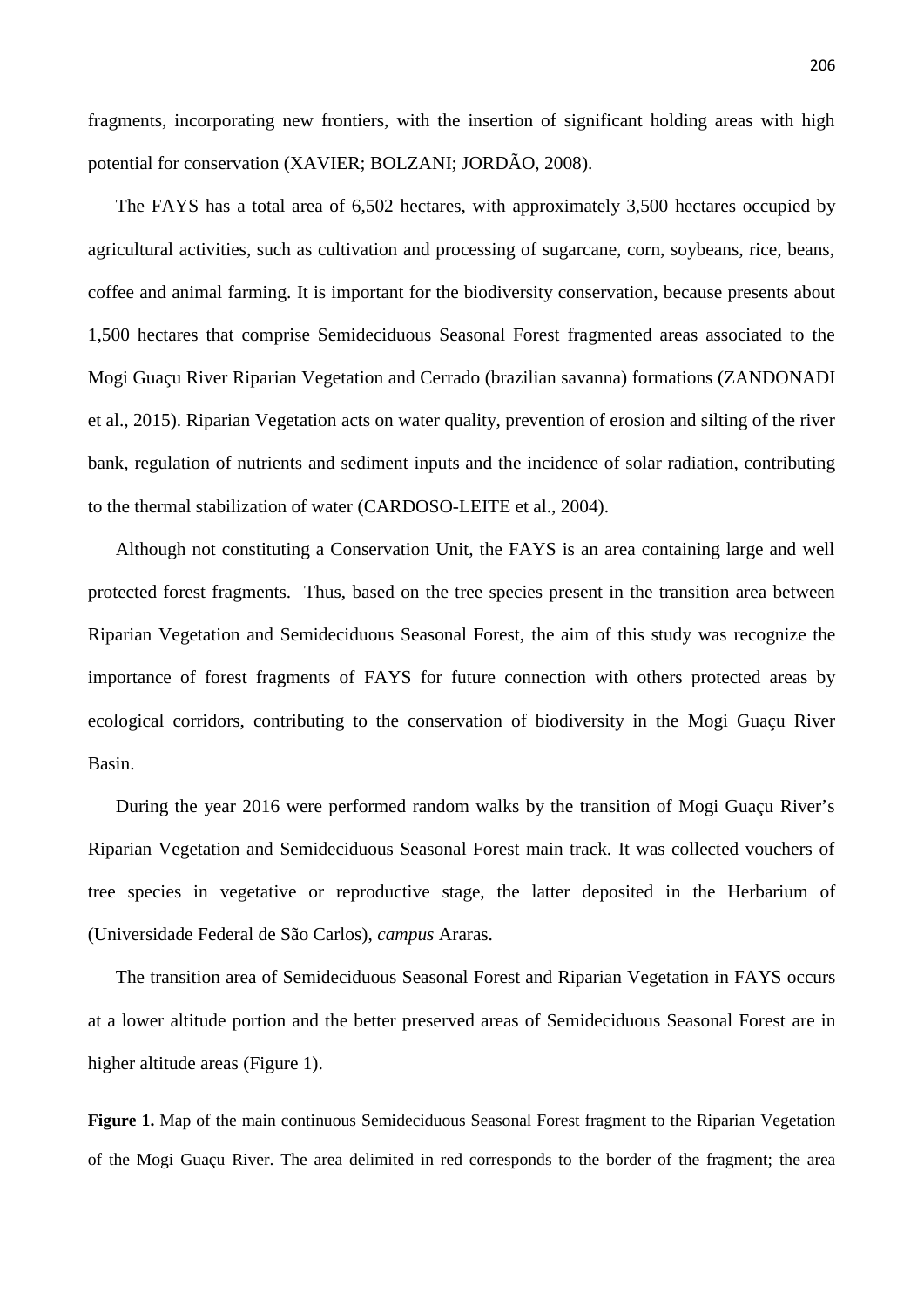marked in blue corresponds to the section of the Mogi Guaçu River, from which the Riparian Vegetation is continuous to the Semideciduous Seasonal Forest; the yellow lines correspond to the area level curves. Scale: 1:15.000 centimeters (Image from Google).



It is possible to estimate the FAYS potential in the conservation of local biodiversity when comparing the preliminary studies made in its fragments with the few studies already conducted in other regions of the Mogi Guaçu River Basin. The Table 1 presents a preliminary list of some tree species recognized for FAYS, as well as their degree of threat. These species were recognized through periodic visits to the transition area between the Riparian Vegetation and the Semideciduous Seasonal Forest, which extend for about four kilometers on the banks of the Mogi Guaçu River. Of the 16 species reported here, eight are not reported for fragments of the Semideciduous Seasonal Forest in the Municipality of Socorro (SARTORI et al., 2015) and 13 are not cited for the Jataí Ecological Station in the Municipality of Luiz Antônio (TOPPA; PIRES; DURIGAN, 2004), constituting important biological records for the region. Both studies were conducted in areas of Semideciduous Seasonal Forest belonging to municipalities belonging to the Mogi Guaçu River Basin, as well as to FAYS.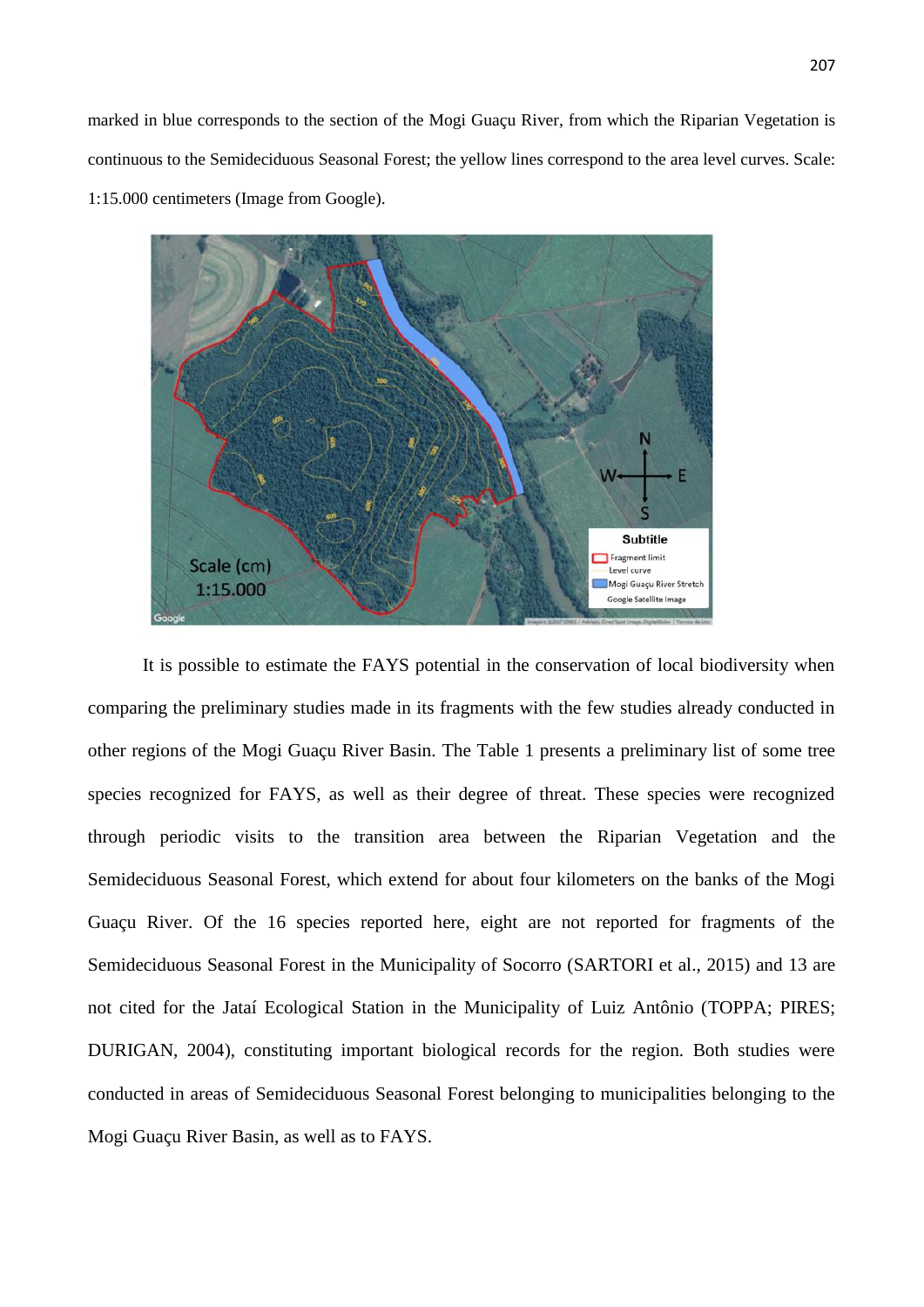Table 1. Recognized tree species for the transition area of the Mogi Guaçu River and the Semideciduous Seasonal Forest at the Pirassununga Air Forces Farm (FAYS) and respective degree of threat, according to CNCFLORA (FLORA DO BRASIL 2020 em construção, 2017). The occurrence of these species is compared to the studies conducted in the municipalities of Luiz Antônio (MLA) (TOPPA; PIRES; DURIGAN, 2004) and Socorro (MS) (SARTORI et al., 2015), also belonging to the region of the Mogi Guaçu River Basin. Species marked with \* are considered target species for the biodiversity conservation in the São Paulo State (DURIGAN et al., 2008).

| <b>Family/Species</b>                        | <b>MLA</b> | <b>MS</b> | Degree of threat       |
|----------------------------------------------|------------|-----------|------------------------|
| Anacardiaceae                                |            |           |                        |
| Astronium gravolens Jacq.                    |            |           | <b>Least Concern</b>   |
| Apocynaceae                                  |            |           |                        |
| Aspidosperma cylindrocarpon Müll.Arg.        |            |           | <b>Least Concern</b>   |
| Aspidosperma polyneuron Müll.Arg.            | X          |           | <b>Near Threatened</b> |
| Arecaceae                                    |            |           |                        |
| Euterpe edulis Mart.*                        | X          |           | Vulnerable             |
| Euphorbiaceae                                |            |           |                        |
| Pachystroma longifolium (Nees) I.M.Johnst.   | X          |           | Not Evaluated          |
| Fabaceae                                     |            |           |                        |
| Centrolobium tomentosum Guillem. ex Benth.   |            | X         | <b>Least Concern</b>   |
| Enterolobium contortisiliquum (Vell.) Morong |            | X         | Not Evaluated          |
| Holocalyx balansae Micheli                   |            |           | Not Evaluated          |
| Hymenaea stigonocarpa Mart. Ex. Hayne        |            |           | Not Evaluated          |
| Myroxylon peruiferum L.*                     |            |           | <b>Least Concern</b>   |
| Lecythidaceae                                |            |           |                        |
| Cariniana estrellensis (Raddi) Kuntze        | X          |           | Not Evaluated          |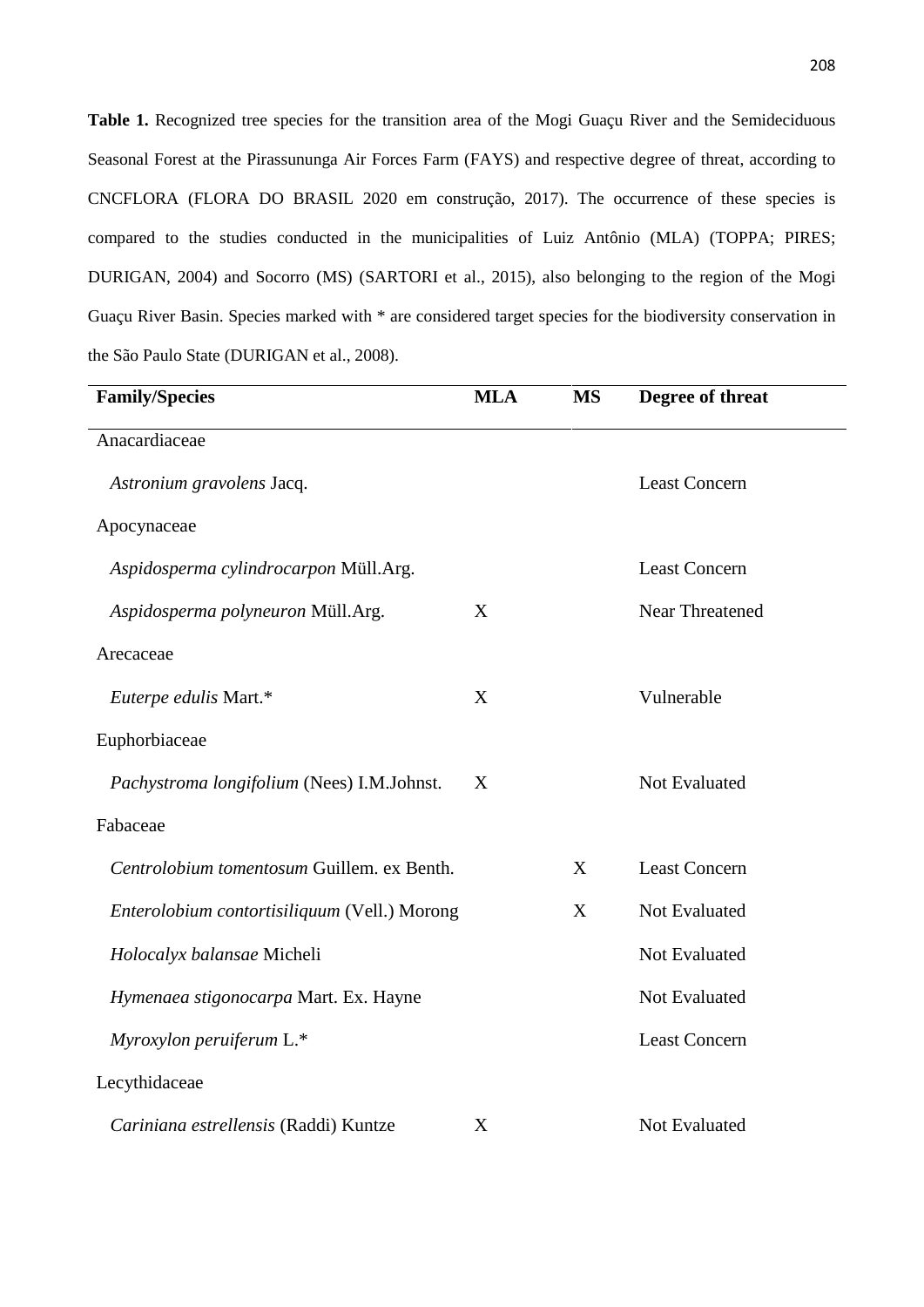| Cariniana legalis (Mart.) Kuntze*                  | X |   | Endangered           |
|----------------------------------------------------|---|---|----------------------|
| Malvaceae                                          |   |   |                      |
| <i>Pseudobombax grandiflorum (Cav.) A.Robyns X</i> |   | X | <b>Least Concern</b> |
| Meliaceae                                          |   |   |                      |
| Cedrela fissilis Vell.*                            | X |   | Vulnerable           |
| Phytolaccaceae                                     |   |   |                      |
| Gallesia integrifolia (Spreng.) Harms              |   |   | <b>Not Evaluated</b> |
| Rutaceae                                           |   |   |                      |
| <i>Balfourodendron riedelianum</i> (Engl.) Engl.*  | X |   | Near Threatened      |

Of the 16 tree species mentioned here, two are considered vulnerable, *Euterpe edulis* Mart. and *C. fissilis*, while *C. legalis* is considered endangered (FLORA DO BRASIL 2020 em construção, 2017). The species considered endangered for the State of São Paulo are *E. edulis*, *H. stigonocarpa* and *A. polyneuron*. (MAMEDE et al., 2007). There are six species not evaluated for the degree of threat (FLORA DO BRASIL 2020 em construção, 2017), which does not mean that they are effectively protected. Likewise, species of the least concern group may enter into a greater degree of threat because of vegetation fragmentation. *A. polyneuron, B. riedelianum*, *C. fissilis, E. edulis* and *M. peruiferum* are considered target species for biodiversity conservation because they are threatened with extinction or have a low occurrence in the State of São Paulo (DURIGAN et al., 2008).

This is the first study about tree species in FAYS, but some other studies already conducted in its fragments also reinforce the potentiality for the conservation of local biodiversity. About 19 species of Malpighiaceae were recognized for FAYS (BUTOLO et al., 2015), representing 15% of the total species cited for the State of São Paulo (FLORA DO BRASIL 2020 em construção, 2017). In another preliminary study, 10 species of Orchidaceae were recognized in FAYS, in areas of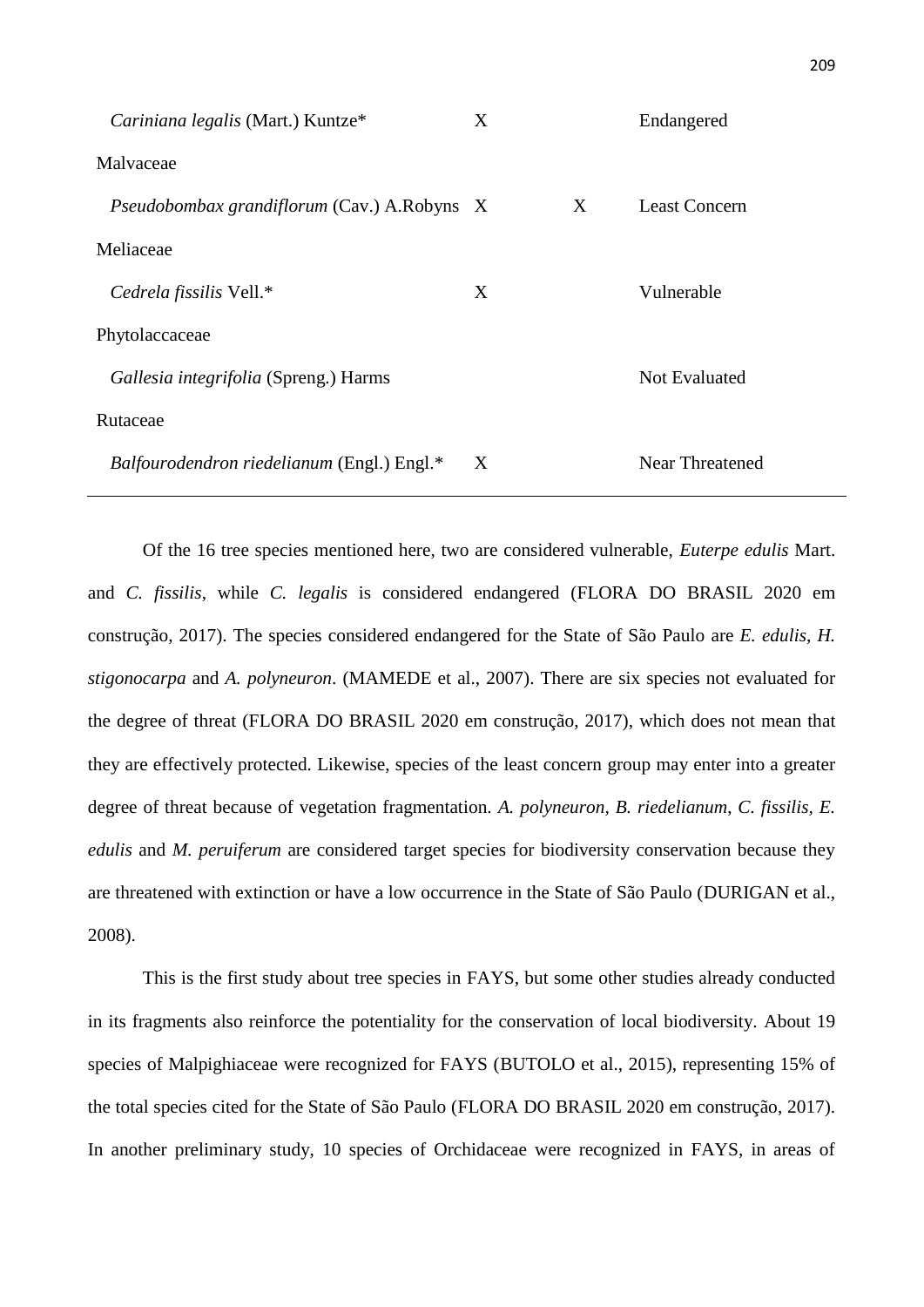Riparian Vegetation of the Mogi Guaçu River, four terrestrial and six epiphytes (ZANDONADI et al., 2015). Among the terrestrial ones are *Mesadenella cuspidata* (Lindl.) Garay, *Oeceoclades maculata* (Lindl.) Lindl. and two species of *Cyclopogon*. Among the epiphytes were *Sophronitis cernua* (Lindl.) Lindl., *Trichocentrum pumilum* (Lindl.) M.W.Chase & N.H.Williams, besides the genera *Campylocentrum*, *Maxillaria*, *Polystachia* and *Pleurothallis*, all with one species each (ZANDONADI et al., 2015). A preliminary survey of *Tillandsia* (Bromeliaceae) in the Riparian Vegetation of the Mogi Guaçu River present in FAYS, recognized eight species (SILVA et al., 2015). All these species occur in the Semidecidual Seasonal Forest, of which at least three have also been reported for Riparian Vegetation (FLORA DO BRASIL 2020 em construção, 2017). Among the recognized species is *T. mallemontii* Glaz ex Mez (SILVA et al., 2015), considered vulnerable due to its restricted geographic distribution in the State of São Paulo, exclusively in Conservation Units (MAMEDE et al., 2007).

The Brazilian Air Forces are national institutions responsible for the defense of the country and consequently for the protection of the environment, evidencing an association between national defense and environmental preservation (NUNES et al., 2012). More studies should be developed in forest fragments of FAYS, which presents considerable potential for the biodiversity conservation of the Mogi Guaçu River Basin, especially if associated with Conservation Units around, connected by ecological corridors.

### **REFERENCES**

BUTOLO, N.P.; URBANO, J.V.; SILVA, J.V.; CANALI, M.; ZANDONADI, R.V.; SEBASTIANI, R. Levantamento Preliminar da Família Malpighiaceae na Academia das Forças Aéreas de Pirassununga (AFA), São Paulo, Brasil. In: 66° CONGRESSO NACIONAL DE BOTÂNICA, 2015, Universidade Santa Cecília, Santos.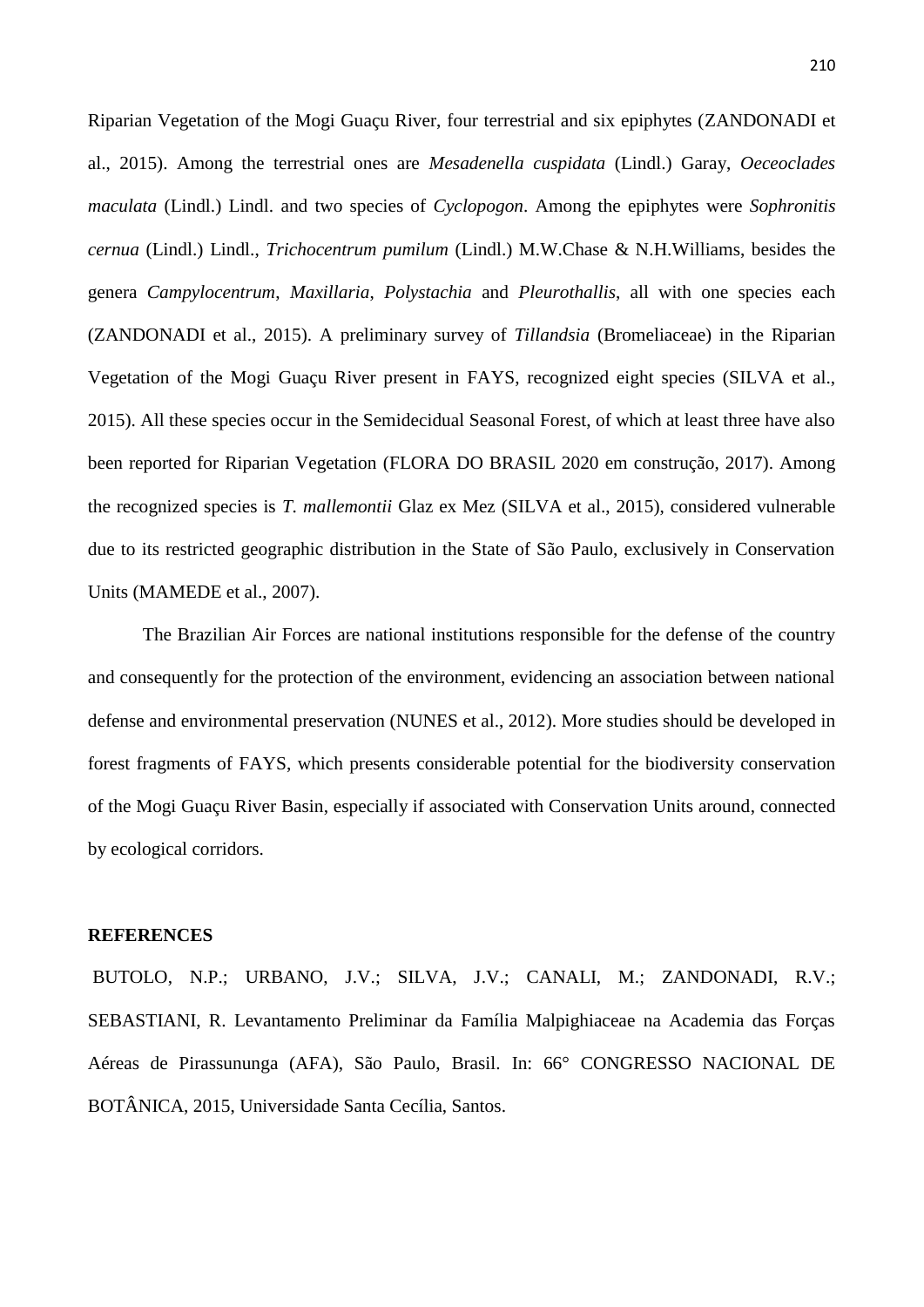CARDOSO-LEITE, E.; COVRE, T. B.; OMETTO, R. G.; CAVALCANTI, D. C.; PAGANI, M. I. Fitossociologia e caracterização sucessional de um fragmento de mata ciliar, em Rio Claro/SP, como subsídio à recuperação da área. Revista do Instituto Florestal, São Paulo, v. 16, n. 1, p. 31-41, 2004.

DURIGAN, G.; MAMEDE, M.C.H.; IVANAUSKAS, N.M.; SIQUEIRA, M.F.; JOLY, C.A.; MOURA, C.; BARROS, F.; SOUZA, F.M.; VILELLA, F.E.S.P.; ARZOLLA, F.A.R.P.; FRANCO, G.A.D.C.; CORDEIRO, I.; KOCH, I.; BAITELLO, J.B.; LOMBARDI, J.A.; LIMA, L.R.; LOHMANN, L.G.; BERNACCI, L.C.; ASSIS, M.A.; AIDAR, M.P.M.; WANDERLEY, M.G.L.; TONIATO, M.T.Z.; RIBEIRO, M.; GROPPO, M.; CAVASSAN, O.; SANO, P.T.; RODRIGUES, R.R.; FISCH, S.T.V.; MARTINS, S.E. Fanerógamas. In: RODRIGUES, R.R.; JOLY, C.A.; BRITO, M.C.W.; PAESE, A.; METZGER, J.P.; CASATTI, L.; NALON, M.A.; MENEZES, N.; IVANAUSKAS, N.M.; BOLZANI, V.; BONONI, V.L.R. (Eds.). **Diretrizes para conservação e restauração da biodiversidade no Estado de São Paulo.** São Paulo. Instituto de Botânica, 2008. p. 104-109.

**FLORA DO BRASIL 2020 em construção**. Jardim Botânico do Rio de Janeiro. Disponível em:  $\langle$  http://floradobrasil.jbrj.gov.br/ > Acesso em: 29 mar. 2017

FURTADO, C.S.; MONTEIRO, E.F. A importância do atual sistema de unidades de conservação e terras indígenas na conservação da biodiversidade e contenção do desmatamento na região da BR- 163 no estado do Pará. In: 58ª REUNIÃO ANUAL DA SOCIEDADE BRASILEIRA PARA O PROGRESSO DA CIÊNCIA, 2006, Florianópolis. **Anais**... 2006. Disponível em: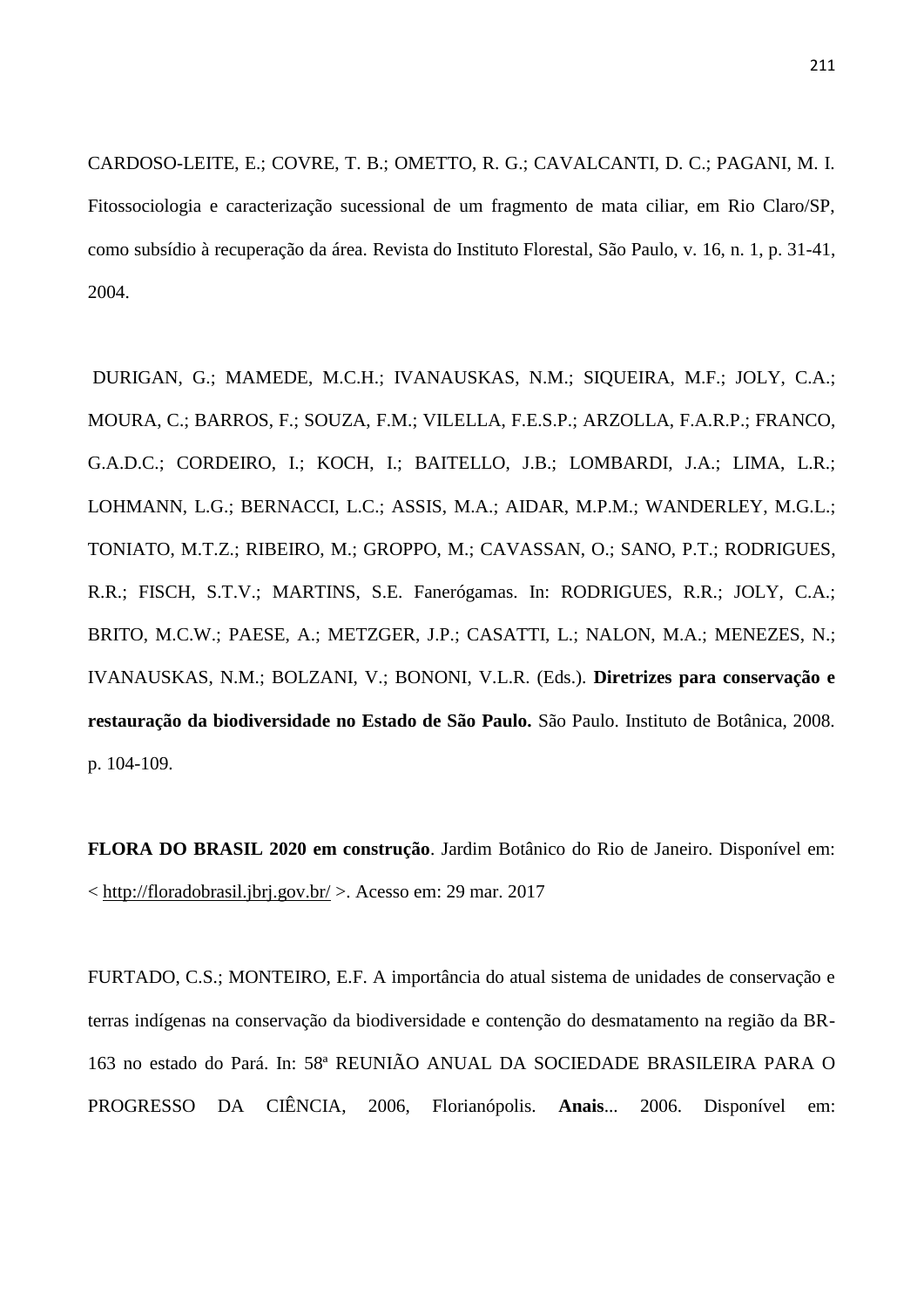<http://www.sbpcnet.org.br/livro/58ra/SENIOR/RESUMOS/resumo\_3528.html>. Acesso em: 01 abr. 2017.

KRONKA, F.J.N.; NALON, M.A.; MATSUKUMA, C.K.; KANASHIRO, M.M.; YWANE, M.S.S.; PAVÃO, M.; DURIGAN, G.; LIMA, L.M.P.R.; GUILLAUMON, J.R.; BAITELLO, J.B.; BORGO, S.C.; MANETTI, L.A.; BARRADAS, A.M.F.; FUKUDA, J.C.; SHIDA, C.N.; MONTEIRO, C.H.B.; PONTINHA, A.A.S.; ANDRADE, G.G.; BARBOSA, O.; SOARES, A.P.; JOLY, C.A.; COUTO, H.T.Z. **Inventário florestal da vegetação natural do Estado de São Paulo.** São Paulo: Secretaria do Meio Ambiente; Instituto Florestal; Biota Fapesp; Imprensa Oficial, 2005. 200 p.

MAMEDE, M. C. H.; SOUZA, V. C.; PRADO, J.; BARROS, F.; WANDERLEY, M. G. L.; RANDO, J. G. **Livro vermelho das espécies vegetais ameaçadas do Estado de São Paulo.** São Paulo: Instituto de Botânica, 2007. 165p.

METZGER, J.P.; CIOCHETI, G.; TAMBOSI, L.R.; RIBEIRO, M.C.; PAESE, A.; DALL'AGLIO- HOLVORCEM, C.; PAGLIA, A.; SUGIEDA, A.; NALON, M.; IVANAUSKAS, N.M.; RODRIGUES, R.R. Procedimentos metodológicos. In: RODRIGUES, R.R.; JOLY, C.A.; BRITO, M.C.W.; PAESE, A.; METZGER, J.P.; CASATTI, L.; NALON, M.A.; MENEZES, N.; IVANAUSKAS, N.M.; BOLZANI, V.; BONONI, V.L.R. (Eds.). **Diretrizes para a conservação e restauração da biodiversidade no Estado de São Paulo.** São Paulo: Secretaria do Meio Ambiente; Instituto de Botânica; Fapesp, 2008, p. 57-69.

NALON, M.A.; MATTOS, I. F. A.; FRANCO, G.A.D.C. Meio físico e aspectos da fragmentação da vegetação. In: RODRIGUES, R.R.; JOLY, C.A.; BRITO, M.C.W.; PAESE, A.; METZGER,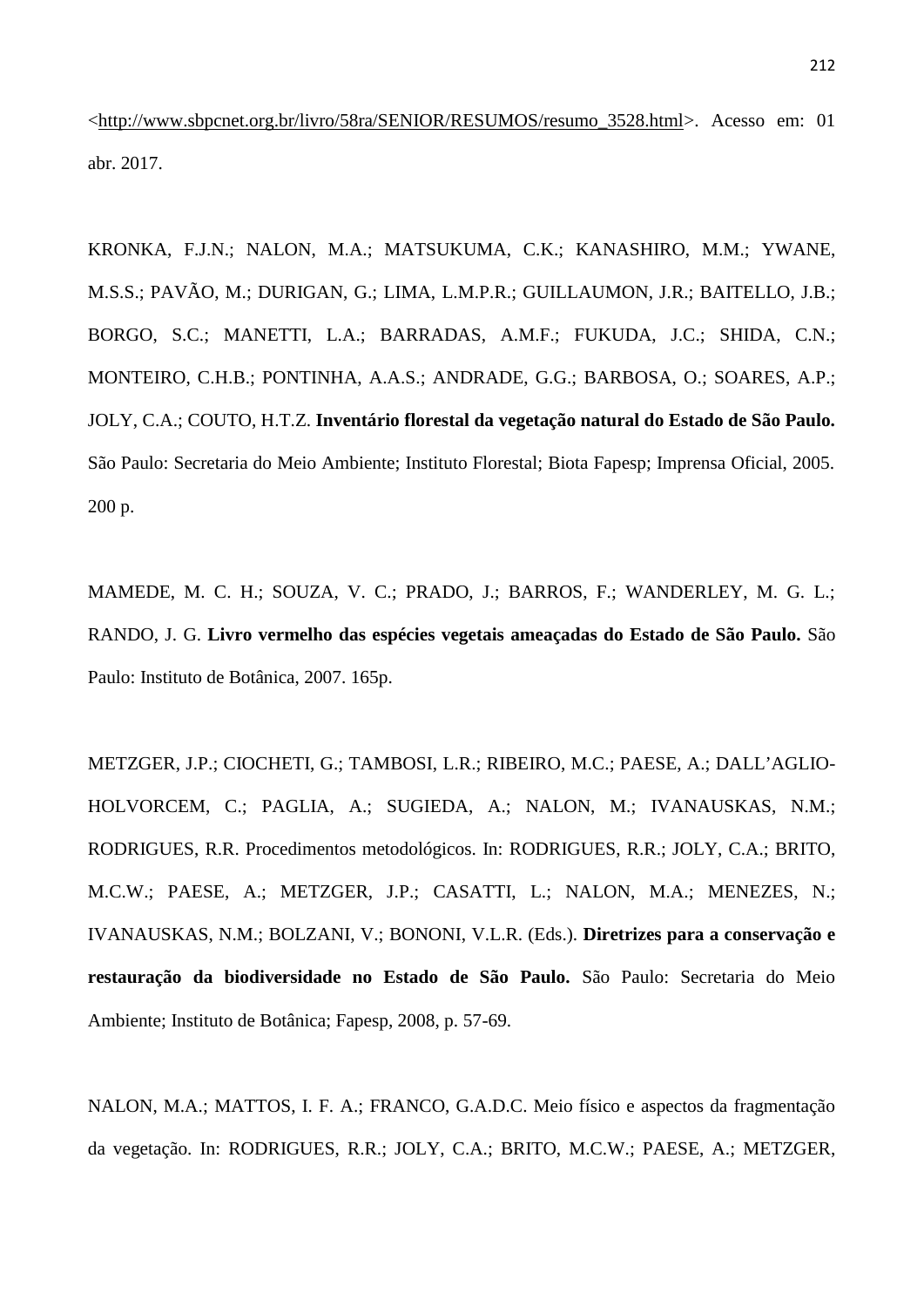J.P.; CASATTI, L.; NALON, M.A.; MENEZES, N.; IVANAUSKAS, N.M.; BOLZANI, V.; BONONI, V.L.R. (Eds.). **Diretrizes para conservação e restauração da biodiversidade no Estado de São Paulo.** São Paulo, Instituto de Botânica, 2008. p. 15-21.

NUNES, R.F.; AITA, S. D. C.; FERREIRA, J. M. M.; LIMA, R. N. O.; BAPTISTA, R. R. C.; SERRANO, M. O. L.; COSTA, J. F. S. Meio Ambiente e Defesa Nacional: Brasil. **Coleção Meira Mattos - Revista das Ciências Militares**, Rio de Janeiro, n. 25, 2012. Disponível em: <http://portal.eceme.ensino.eb.br/meiramattos/index.php/RMM/article/view/138/138>. Acesso em: 28 mar. 2017.

RODRIGUES, R. R.; BONONI, V. L. C. Introdução. In: RODRIGUES, R.R.; JOLY, C.A.; BRITO, M.C.W.; PAESE, A.; METZGER, J.P.; CASATTI, L.; NALON, M.A.; MENEZES, N.; IVANAUSKAS, N. M.; BOLZANI, V.; BONONI, V. L. R. (Eds.). **Diretrizes para a conservação e restauração da biodiversidade no Estado de São Paulo.** São Paulo: Secretaria do Meio Ambiente; Instituto de Botânica; Fapesp. 2008. p. 11-14. 2008.

SARTORI, R. A.; CARVALHO, D. A.; VAN DEN BERG, E.; MARQUES, J. J. G. S. M.; SANTOS, R. M. Variações florísticas e estruturais do componente arbóreo de uma floresta estacional semidecidual montana em Socorro, SP. **Rodriguésia**, Rio de Janeiro, v.66, n.1, p. 33-49. 2015.

SILVA, J.V.; SANTOS, A.L.; SEBASTIANI, R.; CANALI, M.; BUTOLO, N.P.; ZANDONADI, R.V.; URBANO, J.V. Listagem Preliminar de *Tillandsia* L. (Bromeliaceae) da Floresta Ciliar da Academia das Forças Aéreas de Pirassununga (AFA), São Paulo. In: 66° CONGRESSO NACIONAL DE BOTÂNICA, 2015, Universidade Santa Cecília, Santos.